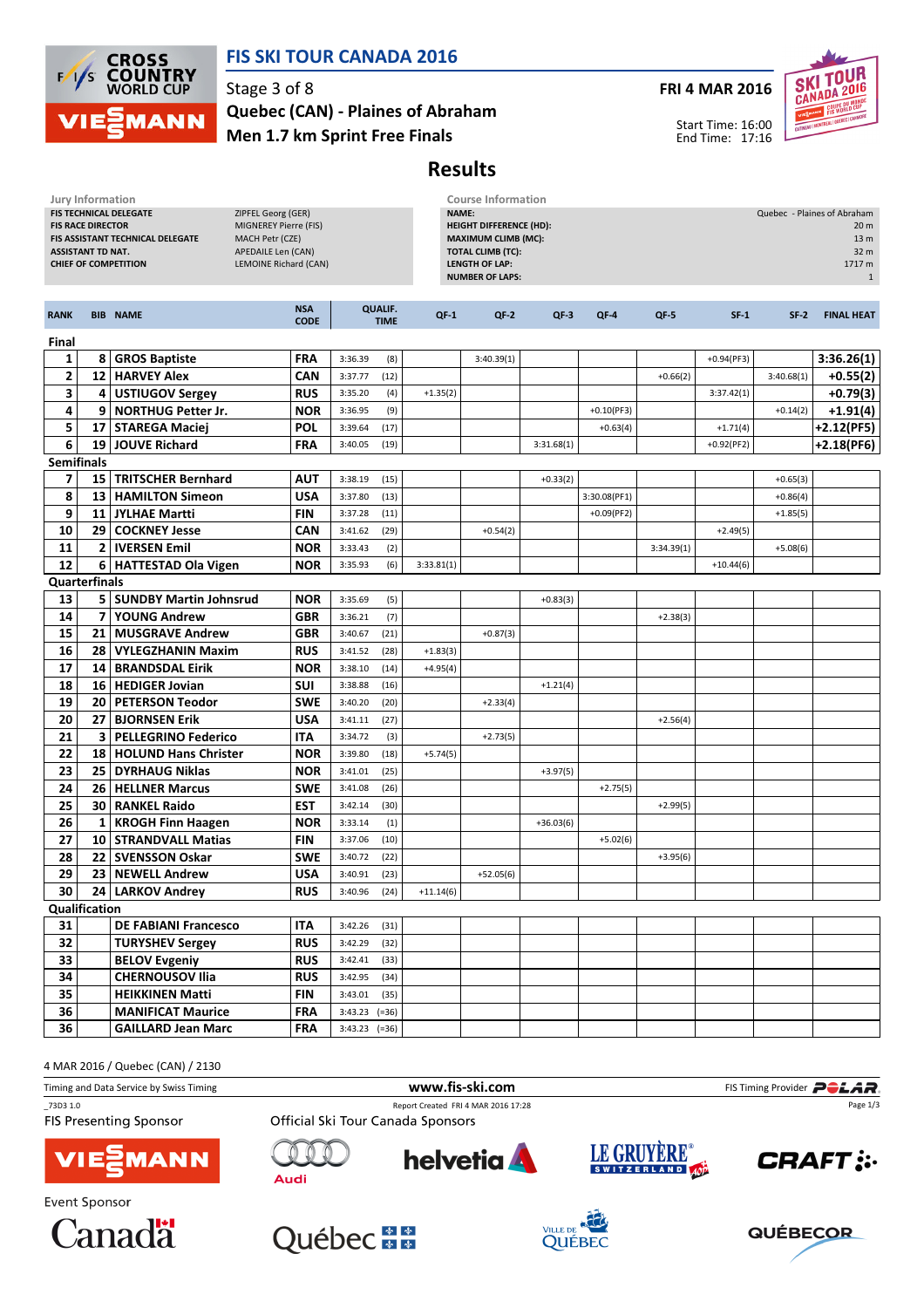

## FIS SKI TOUR CANADA 2016

Stage 3 of 8 Men 1.7 km Sprint Free Finals Quebec (CAN) - Plaines of Abraham FRI 4 MAR 2016



Start Time: 16:00 End Time: 17:16

# Results

| <b>RANK</b>   | <b>BIB NAME</b>                           | <b>NSA</b><br><b>CODE</b> | <b>QUALIF.</b><br><b>TIME</b> | $QF-1$ | $QF-2$ | $QF-3$ | $QF-4$ | $QF-5$ | $SF-1$ | $SF-2$ | <b>FINAL HEAT</b> |
|---------------|-------------------------------------------|---------------------------|-------------------------------|--------|--------|--------|--------|--------|--------|--------|-------------------|
| Qualification |                                           |                           |                               |        |        |        |        |        |        |        |                   |
| 38            | <b>VALJAS Len</b>                         | <b>CAN</b>                | 3:43.46<br>(38)               |        |        |        |        |        |        |        |                   |
| 39            | <b>LEGKOV Alexander</b>                   | <b>RUS</b>                | 3:43.69<br>(39)               |        |        |        |        |        |        |        |                   |
| 40            | <b>KATZ Andreas</b>                       | <b>GER</b>                | 3:43.97<br>(40)               |        |        |        |        |        |        |        |                   |
| 41            | <b>EISENLAUER Sebastian</b>               | <b>GER</b>                | 3:44.01<br>(41)               |        |        |        |        |        |        |        |                   |
| 42            | <b>BALDAUF Dominik</b>                    | <b>AUT</b>                | 3:44.25<br>(42)               |        |        |        |        |        |        |        |                   |
| 43            | <b>DUVILLARD Robin</b>                    | <b>FRA</b>                | 3:44.70<br>(43)               |        |        |        |        |        |        |        |                   |
| 44            | <b>POLTORANIN Alexey</b>                  | <b>KAZ</b>                | 3:44.76<br>(44)               |        |        |        |        |        |        |        |                   |
| 45            | <b>HANNEMAN Reese</b>                     | <b>USA</b>                | 3:44.87<br>(45)               |        |        |        |        |        |        |        |                   |
| 46            | <b>BELLINGHAM Phillip</b>                 | <b>AUS</b>                | 3:45.58<br>(46)               |        |        |        |        |        |        |        |                   |
| 47            | <b>TOENSETH Didrik</b>                    | <b>NOR</b>                | (47)<br>3:46.05               |        |        |        |        |        |        |        |                   |
| 48            | <b>PACKER Eric</b>                        | <b>USA</b>                | 3:46.48<br>(48)               |        |        |        |        |        |        |        |                   |
| 49            | <b>BESSMERTNYKH Alexander</b>             | <b>RUS</b>                | 3:46.57<br>(49)               |        |        |        |        |        |        |        |                   |
| 50            | <b>JAKS Martin</b>                        | <b>CZE</b>                | 3:46.59<br>(50)               |        |        |        |        |        |        |        |                   |
| 51            | <b>VOLZHENTSEV Stanislav</b>              | <b>RUS</b>                | 3:46.69<br>(51)               |        |        |        |        |        |        |        |                   |
| 52            | <b>JOHANSSON Martin</b>                   | <b>SWE</b>                | 3:46.78<br>(52)               |        |        |        |        |        |        |        |                   |
| 53            | <b>KERSHAW Devon</b>                      | <b>CAN</b>                | 3:47.04<br>(53)               |        |        |        |        |        |        |        |                   |
| 54            | <b>JOHNSGAARD Knute</b>                   | <b>CAN</b>                | 3:47.40<br>(54)               |        |        |        |        |        |        |        |                   |
| 55            | <b>PENTSINEN Anssi</b>                    | <b>FIN</b>                | 3:47.41<br>(55)               |        |        |        |        |        |        |        |                   |
| 56            | <b>SHIELDS Andy</b>                       | <b>CAN</b>                | 3:47.70<br>(56)               |        |        |        |        |        |        |        |                   |
| 57            | <b>STADLOBER Luis</b>                     | <b>AUT</b>                | 3:47.77<br>(57)               |        |        |        |        |        |        |        |                   |
| 58            | <b>NOECKLER Dietmar</b>                   | ITA                       | 3:48.58<br>(58)               |        |        |        |        |        |        |        |                   |
| 59            | <b>SOMPPI Michael</b>                     | <b>CAN</b>                | 3:48.59<br>(59)               |        |        |        |        |        |        |        |                   |
| 60            | <b>DOBLER Jonas</b>                       | <b>GER</b>                | 3:48.74<br>(60)               |        |        |        |        |        |        |        |                   |
| 61            | <b>SALVADORI Giandomenico</b>             | <b>ITA</b>                | 3:48.87<br>(61)               |        |        |        |        |        |        |        |                   |
| 62            | <b>LEHTONEN Lari</b>                      | <b>FIN</b>                | 3:49.37<br>(62)               |        |        |        |        |        |        |        |                   |
| 63            | <b>BAUMANN Jonas</b>                      | <b>SUI</b>                | 3:49.78<br>(63)               |        |        |        |        |        |        |        |                   |
| 64<br>65      | <b>BLACKHORSE-VON JESS Dakota</b>         | <b>USA</b><br><b>USA</b>  | 3:49.88<br>(64)               |        |        |        |        |        |        |        |                   |
| 66            | <b>HOFFMAN Noah</b><br><b>BURMAN Jens</b> | <b>SWE</b>                | 3:49.97<br>(65)<br>3:50.18    |        |        |        |        |        |        |        |                   |
| 67            | <b>ANDERSSON Simon</b>                    | <b>SWE</b>                | (66)<br>3:50.63<br>(67)       |        |        |        |        |        |        |        |                   |
| 68            | <b>STEWART-JONES Patrick</b>              | <b>CAN</b>                | 3:50.97<br>(68)               |        |        |        |        |        |        |        |                   |
| 69            | <b>WATSON Callum</b>                      | <b>AUS</b>                | 3:51.42<br>(69)               |        |        |        |        |        |        |        |                   |
| 70            | <b>PATTERSON Scott</b>                    | <b>USA</b>                | 3:51.51<br>(70)               |        |        |        |        |        |        |        |                   |
| 71            | <b>KILLICK Graeme</b>                     | <b>CAN</b>                | 3:51.69<br>(71)               |        |        |        |        |        |        |        |                   |
| 72            | <b>BABIKOV Ivan</b>                       | <b>CAN</b>                | 3:52.03<br>(72)               |        |        |        |        |        |        |        |                   |
| 73            | <b>KENNEDY Russell</b>                    | <b>CAN</b>                | 3:52.86<br>(73)               |        |        |        |        |        |        |        |                   |
| 74            | <b>SANDAU Kevin</b>                       | <b>CAN</b>                | 3:52.94<br>(74)               |        |        |        |        |        |        |        |                   |
| 75            | <b>MOELLER Martin</b>                     | <b>DAN</b>                | (75)<br>3:53.21               |        |        |        |        |        |        |        |                   |
| 76            | <b>ELLIOTT Tad</b>                        | <b>USA</b>                | $3:53.33$ (76)                |        |        |        |        |        |        |        |                   |
| 77            | <b>BAUER Lukas</b>                        | <b>CZE</b>                | 3:54.24<br>(77)               |        |        |        |        |        |        |        |                   |
| 78            | <b>THOMPSON Bob</b>                       | <b>CAN</b>                | 3:54.63<br>(78)               |        |        |        |        |        |        |        |                   |
| 79            | <b>GREGG Brian</b>                        | <b>USA</b>                | (79)<br>3:54.87               |        |        |        |        |        |        |        |                   |
| 80            | <b>LIEBSCH Matthew Edward</b>             | <b>USA</b>                | 3:55.03<br>(80)               |        |        |        |        |        |        |        |                   |
| 81            | <b>LAPOINTE Simon</b>                     | <b>CAN</b>                | 3:56.55<br>(81)               |        |        |        |        |        |        |        |                   |
| 82            | <b>KOVACS Paul</b>                        | <b>AUS</b>                | (82)<br>4:04.13               |        |        |        |        |        |        |        |                   |
| 83            | <b>JAY Renaud</b>                         | FRA                       | 4:05.63<br>(83)               |        |        |        |        |        |        |        |                   |

4 MAR 2016 / Quebec (CAN) / 2130

Timing and Data Service by Swiss Timing **WWW.fis-Ski.com WWW.fis-Ski.com** FIS Timing Provider **PCLAR** \_73D3 1.0 Report Created FRI 4 MAR 2016 17:28 Page 2/3**FIS Presenting Sponsor** Official Ski Tour Canada Sponsors LE GRUYÈRE® **helvetia CRAFT: MANN Audi Event Sponsor**